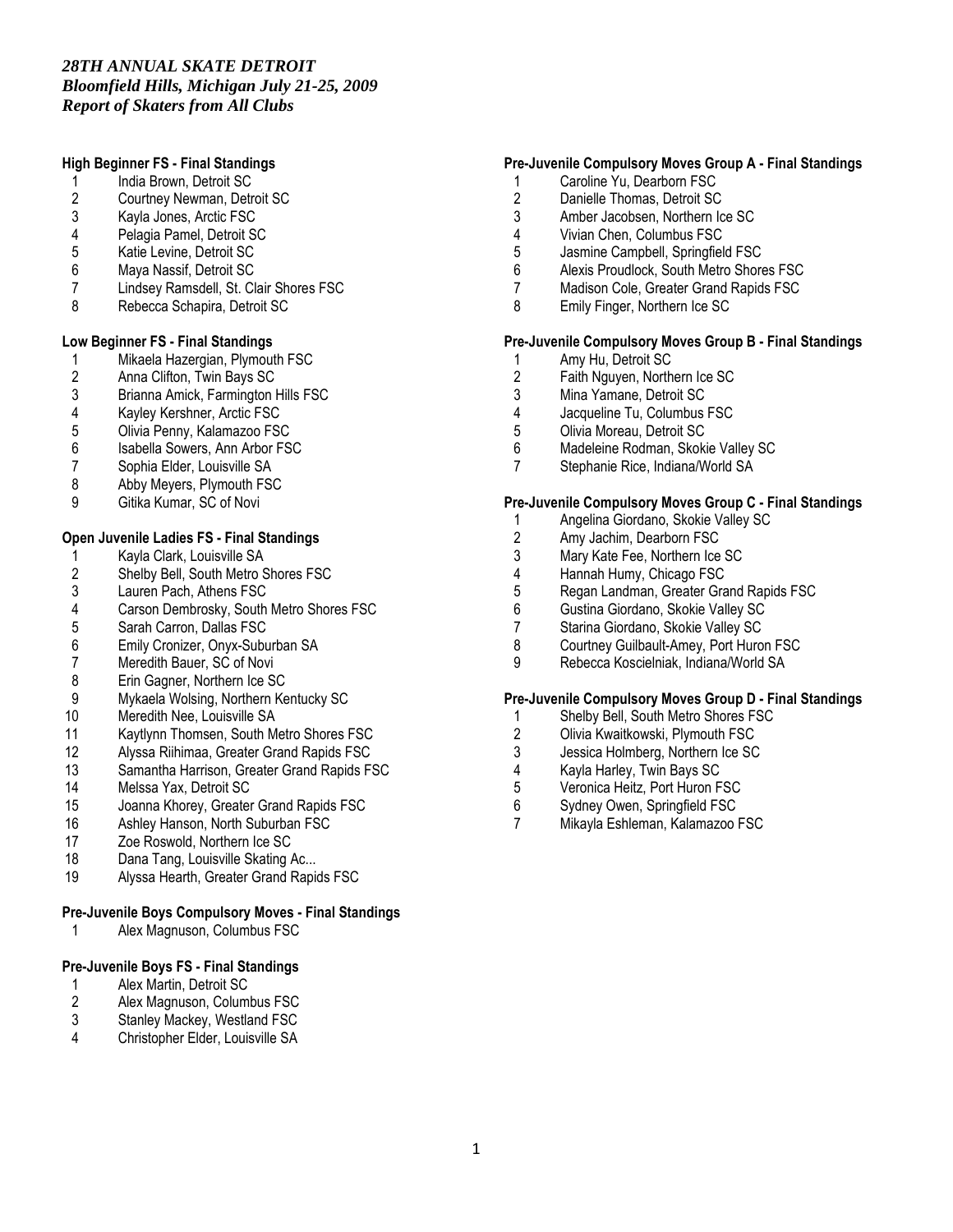# *28TH ANNUAL SKATE DETROIT Bloomfield Hills, Michigan July 21-25, 2009 Report of Skaters from All Clubs*

# Pre-Juvenile FS Group A - Final Standings

- 1 Cindy Wei, Arctic FSC<br>2 Camille Leoni, Santa R
- 2 Camille Leoni, Santa Rosa FSC<br>3 Amber Jacobsen, Northern Ice S
- 3 Amber Jacobsen, Northern Ice SC<br>4 Sophia Dai, Arctic FSC
- 
- 4 Sophia Dai, Arctic FSC<br>5 Michaela Keils, Arctic F
- 5 Michaela Keils, Arctic FSC<br>6 Tori Weingarten, Detroit SC
- 6 Tori Weingarten, Detroit SC Danielle Thomas, Detroit SC
- 8 Jasmine Campbell, Springfield FSC<br>9 Emma Wolak, Arctic FSC
- 
- 9 Emma Wolak, Arctic FSC<br>10 Angela Wang, Arctic FSC
- 10 Angela Wang, Arctic FSC<br>11 Madison Cole. Greater Gra 11 Madison Cole, Greater Grand Rapids FSC<br>12 Caroline Yu. Dearborn FSC
- Caroline Yu, Dearborn FSC
- 
- 13 Chloe Roslin, Detroit SC<br>14 Abigail Gilmore, Lansing Abigail Gilmore, Lansing SC
- 15 Emily Finger, Northern Ice SC

# Pre-Juvenile FS Group B - Final Standings

- 1 Erika Ouchi, Detroit SC<br>2 Niki Roxbury, Twin Bay
- 2 Niki Roxbury, Twin Bays SC<br>3 Victoria Yelinek, Skokie Valle
- 3 Victoria Yelinek, Skokie Valley SC
- Faith Nguyen, Northern Ice SC
- 5 Jacqui Green, Detroit SC
- 6-TIE Madeleine Rodman, Skokie Valley SC
- 6-TIE Madison Gietzen, Onyx-Suburban SA
- 8 Olivia Moreau, Detroit SC<br>9 Angie Yao, Skokie Valley
- 9 Angie Yao, Skokie Valley SC<br>10 Jacqueline Tu, Columbus FS
- Jacqueline Tu, Columbus FSC
- 11 Reagan Liberatore, Arctic FSC<br>12 Juliana Welter, St. Paul FSC
- Juliana Welter, St. Paul FSC
- 13 Devin Pascoe, Lansing SC

### Pre-Juvenile FS Group C - Final Standings

- 1 Amy Jachim, Dearborn FSC<br>2 Elizabeth Sloan, Arctic FSC
- 2 Elizabeth Sloan, Arctic FSC<br>3 Michelle Liu, Detroit SC
- 3 Michelle Liu, Detroit SC<br>4 Megan Vazana, Onvx-S
- 4 Megan Vazana, Onyx-Suburban Skating...
- 5 Hailey Katulski, Westland FSC<br>6 Amy Hu. Detroit SC
- 6 Amy Hu, Detroit SC
- 
- 7 Mina Yamane, Detroit SC<br>8 Skyla Swain, Wagon Whe
- 8 Skyla Swain, Wagon Wheel FSC<br>9 Megan Martzolff. Detroit SC Megan Martzolff, Detroit SC
- 
- 10 Gustina Giordano, Skokie Valley SC<br>11 Hannah Humv. Chicago FSC
- 11 Hannah Humy, Chicago FSC<br>12 Regan Landman, Greater Gra 12 Regan Landman, Greater Grand Rapids FSC<br>13 Meghan Halaburda, Fort Wayne ISC
- 13 Meghan Halaburda, Fort Wayne ISC<br>14 Abigail Biehl, Hartland Ice House SA
- Abigail Biehl, Hartland Ice House SA

#### Pre-Juvenile FS Group D - Final Standings

- 1 Jordan Zwolski, Northern Ice SC
- 2 Quinn Herbison, South Metro Shores FSC<br>3 Mary Kate Fee. Northern Ice SC
- Mary Kate Fee, Northern Ice SC
- 4 Victoria Massey, Arctic FSC
- 5 Jessica Holmberg, Northern Ice SC<br>6 Sydney Owen, Springfield FSC
- Sydney Owen, Springfield FSC
- 7 Anya Cohen, Columbus FSC
- 8 Vanessa Marie Martinez, Arctic FSC<br>9 Mikavla Eshleman, Kalamazoo FSC
- 9 Mikayla Eshleman, Kalamazoo FSC<br>10 Starina Giordano, Skokie Vallev SC
- 10 Starina Giordano, Skokie Valley SC<br>11 Kavla Harley, Twin Bays SC
- Kayla Harley, Twin Bays SC
- 12 Veronica Heitz, Port Huron FSC
- 13 Olivia Kwaitkowski, Plymouth FSC<br>14 Courtney Guilbault-Amey. Port Hur
- Courtney Guilbault-Amey, Port Huron FSC
- 15 Alyson Wellman, Troy Academy of FS

#### Preliminary Boys Compulsory Moves - Final Standings

- 1 Noah Finkelstein, Detroit SC<br>2 Andrew Murvar, North Suburi
- 2 Andrew Murvar, North Suburban FSC

#### Preliminary Boys FS - Final Standings

- 1 Kellen Johnson, Queen City FSC<br>2 Noah Finkelstein Detroit SC
- 2 Noah Finkelstein, Detroit SC

### Preliminary Complusory Moves Group A - Final Standings

- 1 Jessica Heumann, Springfield FSC<br>2 Molly Davies. Twin Bays SC
- 2 Molly Davies, Twin Bays SC
- 
- 3 Cecilia Weaver, Dallas FSC<br>4 Hannah Worley, Columbus F 4 Hannah Worley, Columbus FSC<br>5 Morgen Wheeler, Arctic FSC
- Morgen Wheeler, Arctic FSC
- 6 Tabatha McNulty, Indiana/World SA
- 
- 7 Taya Sosa, Detroit SC<br>8 Megan Fee Northern In
- 8 Megan Fee, Northern Ice SC<br>9 Kathrvn Shaw, Port Huron FS Kathryn Shaw, Port Huron FSC

### Preliminary Complusory Moves Group B - Final Standings

- 1 Nekoe Baumgartner, Columbus FSC<br>2 Anne Marie Heitz, Port Huron FSC
- 2 Anne Marie Heitz, Port Huron FSC
- 3 Amanda Annett, Northern Ice SC<br>4 Lauren Scott Skokie Valley SC
- 4 Lauren Scott, Skokie Valley SC<br>5 Isabel Carlev. North Suburban F
- 5 Isabel Carley, North Suburban FSC
- 6 Charlaya Tyler, Dearborn FSC<br>7 Sarris Jones Kalamazoo FSC
- 7 Sarris Jones, Kalamazoo FSC<br>8 Emily Clark. SC of Novi
- Emily Clark, SC of Novi
- 9 Madeline Owen, Springfield FSC

#### Preliminary FS Group A - Final Standings

- 1 Victoria Huston, Pittsburgh FSC<br>2 Alexis Proudlock. South Metro S
- 2 Alexis Proudlock, South Metro Shores FSC<br>3 Rose Temizer. Northern Kentucky SC
- 3 Rose Temizer, Northern Kentucky SC<br>4 Amelia Dow, DuPage FSC
- 4 Amelia Dow, DuPage FSC<br>5 Vivian Chen. Columbus FS
- 5 Vivian Chen, Columbus FSC<br>6 Molly Davies Twin Bays SC
- 6 Molly Davies, Twin Bays SC